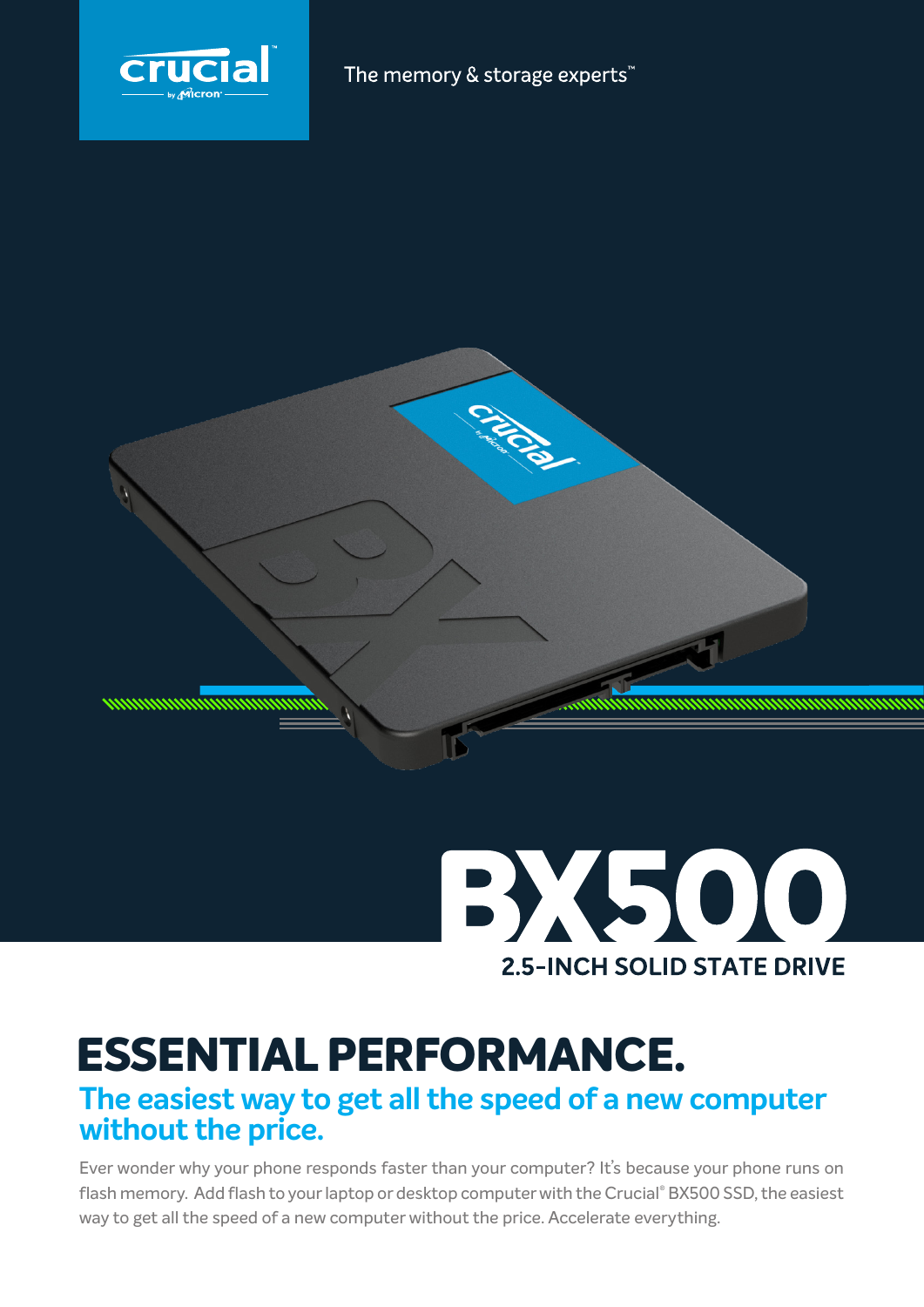

Boot up faster. Load files quicker. Improve overall system responsiveness for all your computing needs.



## **Tools for Easy Installation**

Our simple instructions, cloning software, and howto videos make installation straightforward! Millions of people have upgraded with a Crucial SSD.



## **Award-Winning Support**

Our expert support team has your questions covered. Reach out via phone, chat, email, or our community forum.



## **3-year Limited Warranty**<sup>1</sup>

We back thousands of validation hours, dozens of qualification tests, and a heritage of award-winning SSDs with a 3-year limited warranty.